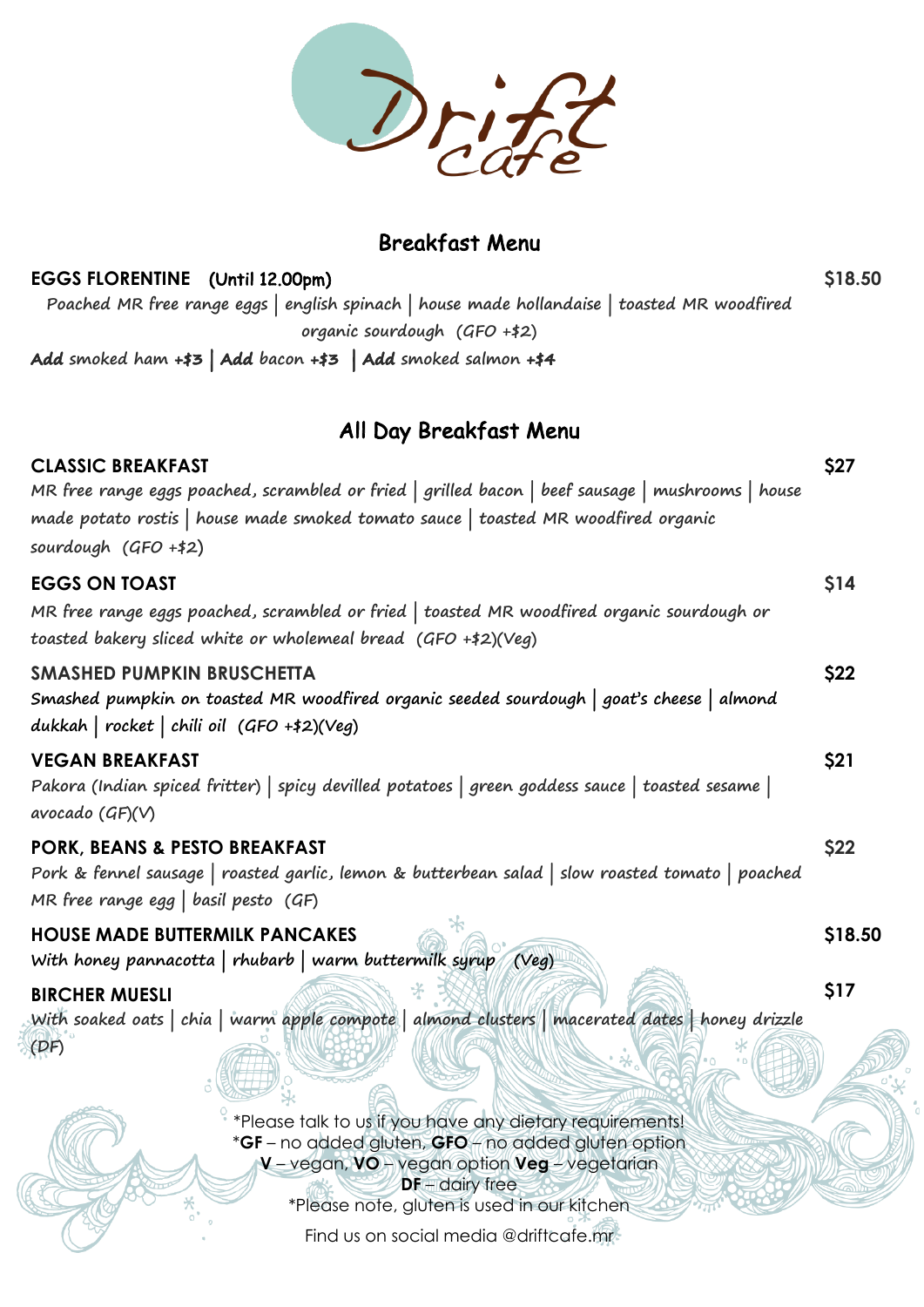

## All Day Menu (Continued)

#### **TOAST**

| Margaret River woodfired organic sourdough, buttered   house made jam or honey (VO)      | <b>\$8</b>    |
|------------------------------------------------------------------------------------------|---------------|
| Margaret River woodfired organic fruit bread, buttered (VO)                              | <b>\$8.50</b> |
| House made paleo zucchini bread (made with almond meal, seeds, egg & chia) buttered (GF) | - S9          |

#### **Extras**

| House made hollandaise sauce (before 12.00pm)   house made smoked tomato sauce $\sharp 2$ ea |  |  |  |
|----------------------------------------------------------------------------------------------|--|--|--|
| Slow roasted tomato   wilted spinach   house made potato rostis   house made baked beans     |  |  |  |
| beef sausage   avocado $\frac{1}{44.50}$ ea                                                  |  |  |  |
| Mushrooms   bacon $\sharp$ 5 ea   smoked salmon $\sharp$ 6   Extra egg $\sharp$ 3.50         |  |  |  |

### Kids under 12…

| <b>KIDS CLASSIC</b>                                                                                   | \$13.50       |
|-------------------------------------------------------------------------------------------------------|---------------|
| MR free range egg poached, scrambled or fried   grilled bacon   beef sausage                          |               |
| mushroom   potato rosti   tomato sauce   toasted white or wholemeal bread $(GFO + \frac{1}{2})$       |               |
| <b>KIDS EGGS ON TOAST</b>                                                                             | \$7           |
| MR free range egg poached, scrambled or fried   toasted white or wholemeal bread                      |               |
| $(GFO + 12)(Veg)$                                                                                     |               |
| <b>KIDS HOUSE MADE PANCAKES</b>                                                                       | \$9.50        |
| With maple syrup   strawberries   vanilla ice-cream                                                   |               |
| Lunch (After 12.00pm)                                                                                 |               |
| <b>SOUP OF THE DAY</b>                                                                                | \$12.50       |
| With toasted MR woodfired organic sourdough (GFO + $\frac{1}{2}$ ) See board or ask staff for today's |               |
| soup                                                                                                  |               |
| <b>GRILLED CHICKEN BURGER</b>                                                                         | \$22          |
| Grilled chicken breast   pesto aioli   avocado   spinach   tomato   toasted Turkish roll   house      |               |
| made chips $(GFO + 12)$                                                                               |               |
| <b>CABINET ITEM SIDE</b>                                                                              | \$12          |
| Hand cut chips with garden salad                                                                      |               |
|                                                                                                       | \$12.50       |
| <b>KIDS TOASTED SANDWICH</b>                                                                          |               |
| Toasted cheese & ham sandwich (white or wholemeal bread)   house made chips   tomato sauce            |               |
| $(GFO + 12)$                                                                                          |               |
| <b>HOUSE MADE HAND CUT CHIPS</b>                                                                      | <b>\$8.50</b> |
| *Please talk to us if you have any dietary requirements!                                              |               |
| *GF - no added gluten, GFO - no added gluten option                                                   |               |
| $V$ – vegan, $VO$ – vegan option $Veg$ – vegetarian                                                   |               |
| $DF -$ dairy free<br>*Please note, gluten is used in our kitchen                                      |               |
|                                                                                                       |               |

Find us on social media @driftcafe.mr